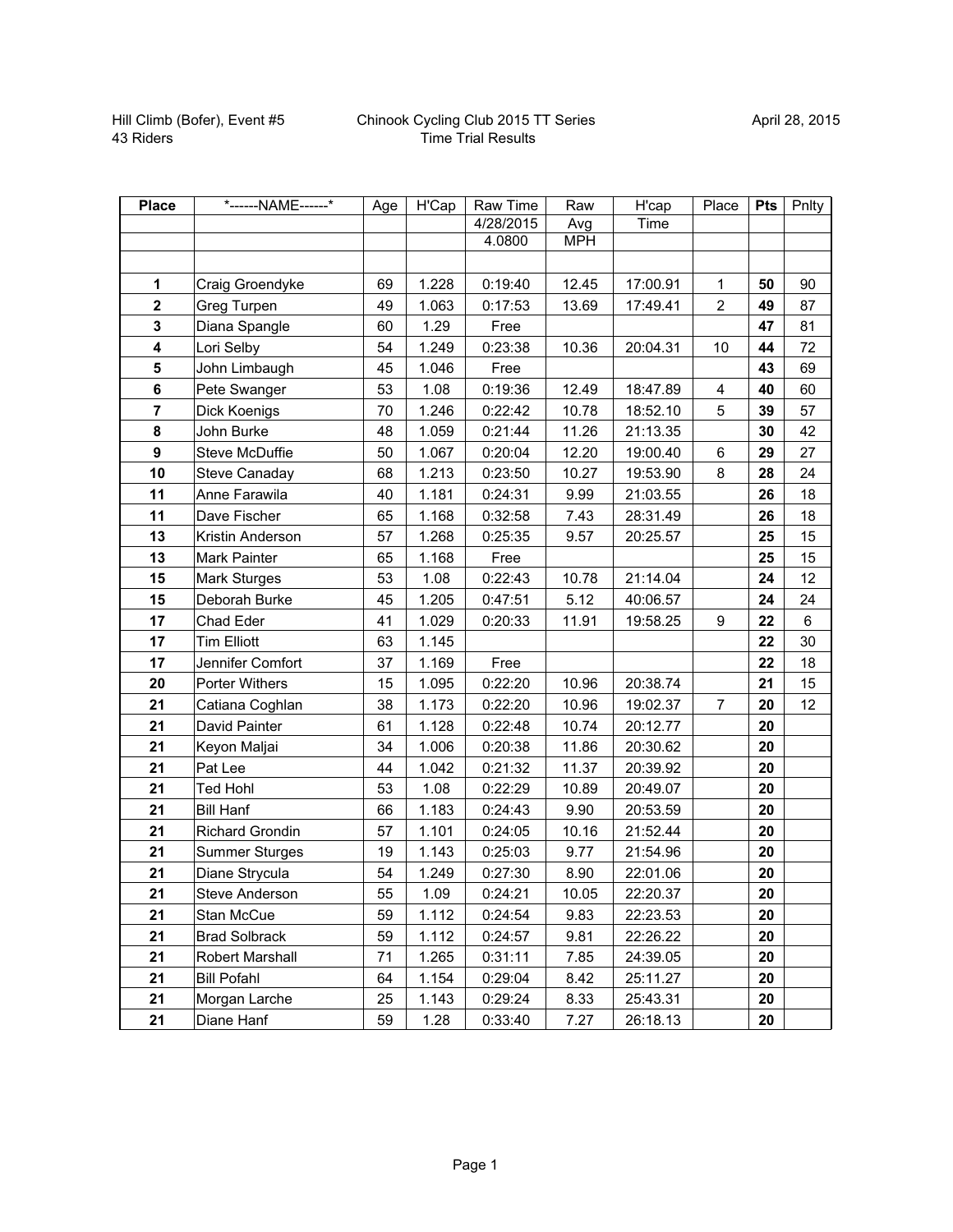| 21 | Ron G. Hale           | 57 | 1.101        | 0:29:57 | 8.17  | 27:12.15 |   | 20 |    |
|----|-----------------------|----|--------------|---------|-------|----------|---|----|----|
| 21 | Mike Larche           | 26 | 1            | 0:27:58 | 8.75  | 27:58.00 |   | 20 |    |
| 21 | lan Hoffman           | 41 | 1.029        | 0:29:50 | 8.21  | 28:59.55 |   | 20 |    |
| 21 | Carolyn Sturges       | 50 | 1.229        | 0:39:00 | 6.28  | 31:43.99 |   | 20 |    |
| 21 | Alexis Atencio        | 15 | 1.223        | 0:41:54 | 5.84  | 34:15.60 |   | 20 |    |
| 21 | <b>Brad Atencio</b>   | 51 | 1.071        | 0:41:54 | 5.84  | 39:07.34 |   | 20 |    |
| 21 | Andy Streibeck        | 26 | 1            |         |       |          |   | 20 | 24 |
| 21 | Joshua Alms           | 35 | 1.009        | Free    |       |          |   | 20 |    |
| 21 | Navindra Gunawardena  | 33 | 1.003        | Free    |       |          |   | 20 |    |
| 46 | Evelyn Painter        | 86 | 1.999        |         |       |          |   | 18 | 6  |
| 47 | Scott Sarber          | 46 | 1.05         | 0:22:37 | 10.82 | 21:32.38 |   | 16 |    |
| 47 | Missi Solbrack        | 55 | 1.255        | 0:27:55 | 8.77  | 22:14.66 |   | 16 |    |
| 47 | <b>Brian Schur</b>    | 42 | 1.033        | 0:23:40 | 10.34 | 22:54.64 |   | 16 |    |
| 47 | Steve Hanson          | 43 | 1.038        |         |       |          |   | 16 |    |
| 47 | Tom Kirchner          | 67 | 1.198        |         |       |          |   | 16 |    |
| 47 | John MacArthur        | 51 | 1.071        |         |       |          |   | 16 |    |
| 47 | Wendy Owen            | 56 | 1.261        |         |       |          |   | 16 |    |
| 47 | Leah Swanger          | 50 | 1.229        |         |       |          |   | 16 |    |
| 47 | Jon Page              | 53 | 1.08         | Free    |       |          |   | 16 |    |
| 47 | Sally Shadle          | 34 | 1.159        | Free    |       |          |   | 16 |    |
| 47 | Philip Nelson         | 43 | 1.038        | Free    |       |          |   | 16 |    |
| 47 | <b>Barry Nichols</b>  | 42 | 1.033        | Free    |       |          |   | 16 |    |
| 47 | Florence Kirchner     | 68 | 1.397        |         |       |          |   | 16 |    |
| 60 | Phil Treadway         | 53 | 1.08         | 0:23:31 | 10.41 | 21:46.48 |   | 14 |    |
| 61 | Peter Archambault     | 44 | 1.042        |         |       |          |   | 13 | 3  |
| 62 | <b>Aaron Stites</b>   | 39 | 1.021        | 0:18:29 | 13.24 | 18:06.19 | 3 | 12 | 24 |
| 62 | Darrel Brown          | 35 | 1.009        |         |       |          |   | 12 |    |
| 62 | Ron D. Hale           | 56 | 1.095        |         |       |          |   | 12 |    |
| 62 | Chris Johnson         | 39 | 1.021        |         |       |          |   | 12 |    |
| 62 | Tom Owen              | 59 | 1.112        |         |       |          |   | 12 |    |
| 62 | <b>Jim Willis</b>     | 45 | 1.046        |         |       |          |   | 12 |    |
| 62 | <b>Becky Bechtold</b> | 70 | 1.436        |         |       |          |   | 12 |    |
| 62 | <b>Jack Elliott</b>   | 14 | 1.145        |         |       |          |   | 12 |    |
| 62 | Linda McLean          | 59 | 1.28         |         |       |          |   | 12 |    |
| 62 | Mark McLean           | 60 | 1.12         |         |       |          |   | 12 |    |
| 62 | Paul Meier            | 62 | 1.137        |         |       |          |   | 12 |    |
| 62 | JimaLee Painter       | 61 | 1.3          |         |       |          |   | 12 |    |
| 74 | Luke Sturges          | 13 | 1.2          |         |       |          |   | 8  |    |
| 74 | Montana Sturges       | 21 | $\mathbf{1}$ |         |       |          |   | 8  |    |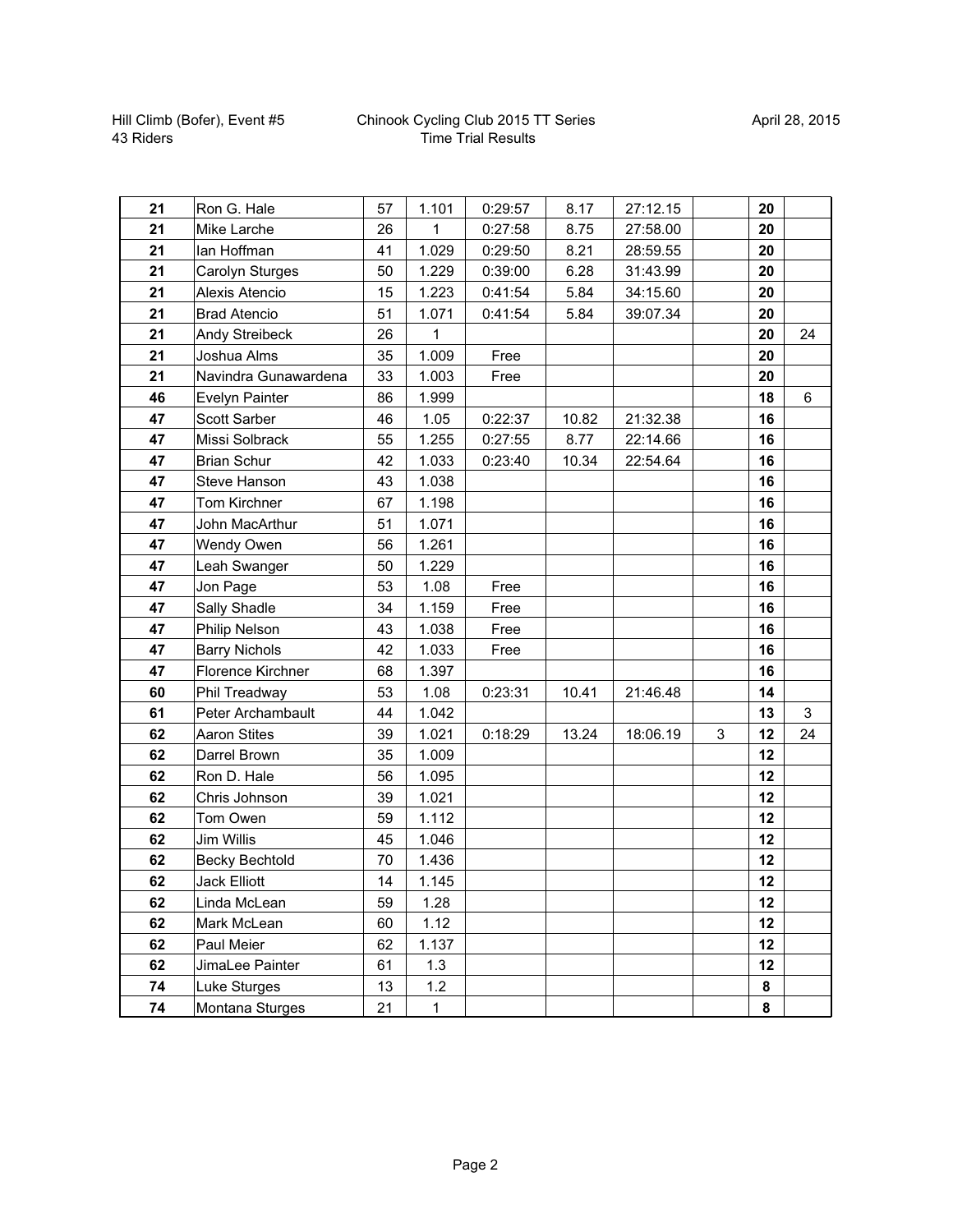| 74 | Michael Mealer         | 35 | 1.009 | Free    |      |          | 8 |  |
|----|------------------------|----|-------|---------|------|----------|---|--|
| 74 | <b>Shari Elliott</b>   | 47 | 1.214 |         |      |          | 8 |  |
| 74 | Lewis Kenworthy        | 58 | 1.106 |         |      |          | 8 |  |
| 74 | Erin Plumb             | 42 | 1.19  |         |      |          | 8 |  |
| 74 | Torka Poet             | 49 | 1.224 |         |      |          | 8 |  |
| 81 | <b>Abigail Withers</b> | 14 | 1.272 | 0:38:30 | 6.36 | 30:16.04 | 4 |  |

|                 | 47                                | 1.214 |         |       |          | 8 |   |
|-----------------|-----------------------------------|-------|---------|-------|----------|---|---|
| Lewis Kenworthy | 58                                | 1.106 |         |       |          | 8 |   |
| Erin Plumb      | 42                                | 1.19  |         |       |          | 8 |   |
| Torka Poet      | 49                                | 1.224 |         |       |          | 8 |   |
| Abigail Withers | 14                                | 1.272 | 0:38:30 | 6.36  | 30:16.04 | 4 |   |
|                 | iviichael Mealer<br>Shari Elliott | აა    | .uus    | LI AA |          |   | o |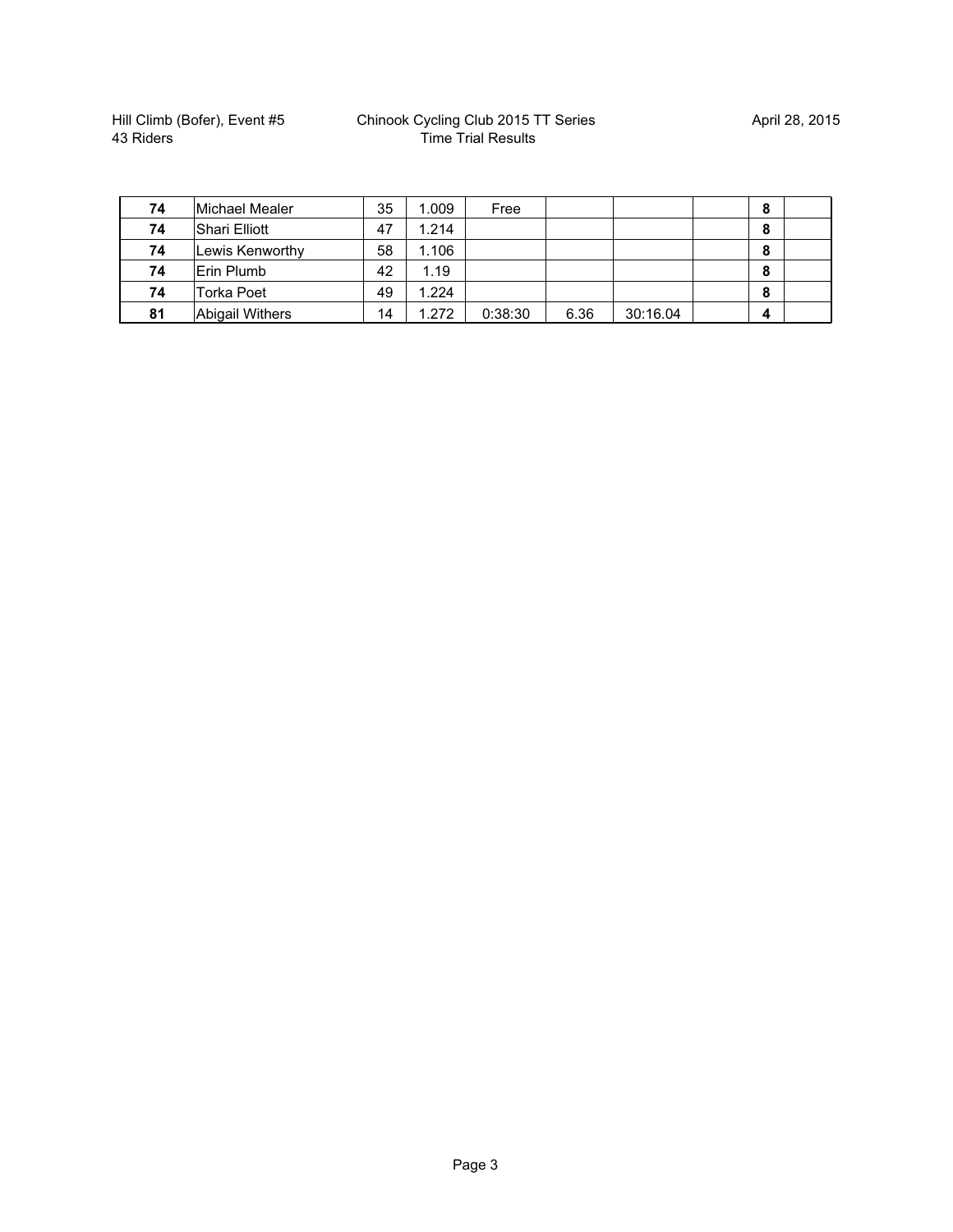| *------NAME------*     | Age | H'Cap        | Raw Time  | Raw        | H'cap       | Place                   | Pts | Pnlty |
|------------------------|-----|--------------|-----------|------------|-------------|-------------------------|-----|-------|
|                        |     |              | 4/28/2015 | Avg        | <b>Time</b> |                         |     |       |
|                        |     |              | 4.0800    | <b>MPH</b> |             |                         |     |       |
|                        |     |              |           |            |             |                         |     |       |
| Craig Groendyke        | 69  | 1.228        | 0:19:40   | 12.45      | 17:00.91    | 1                       | 50  | 90    |
| Greg Turpen            | 49  | 1.063        | 0:17:53   | 13.69      | 17:49.41    | $\overline{2}$          | 49  | 87    |
| <b>Aaron Stites</b>    | 39  | 1.021        | 0:18:29   | 13.24      | 18:06.19    | 3                       | 12  | 24    |
| Pete Swanger           | 53  | 1.08         | 0:19:36   | 12.49      | 18:47.89    | $\overline{\mathbf{4}}$ | 40  | 60    |
| Dick Koenigs           | 70  | 1.246        | 0:22:42   | 10.78      | 18:52.10    | 5                       | 39  | 57    |
| Steve McDuffie         | 50  | 1.067        | 0:20:04   | 12.20      | 19:00.40    | 6                       | 29  | 27    |
| Catiana Coghlan        | 38  | 1.173        | 0:22:20   | 10.96      | 19:02.37    | $\overline{7}$          | 20  | 12    |
| Steve Canaday          | 68  | 1.213        | 0:23:50   | 10.27      | 19:53.90    | 8                       | 28  | 24    |
| Chad Eder              | 41  | 1.029        | 0:20:33   | 11.91      | 19:58.25    | $\boldsymbol{9}$        | 22  | 6     |
| Lori Selby             | 54  | 1.249        | 0:23:38   | 10.36      | 20:04.31    | 10                      | 44  | 72    |
| David Painter          | 61  | 1.128        | 0:22:48   | 10.74      | 20:12.77    |                         | 20  |       |
| Kristin Anderson       | 57  | 1.268        | 0:25:35   | 9.57       | 20:25.57    |                         | 25  | 15    |
| Keyon Maljai           | 34  | 1.006        | 0:20:38   | 11.86      | 20:30.62    |                         | 20  |       |
| Porter Withers         | 15  | 1.095        | 0:22:20   | 10.96      | 20:38.74    |                         | 21  | 15    |
| Pat Lee                | 44  | 1.042        | 0:21:32   | 11.37      | 20:39.92    |                         | 20  |       |
| Ted Hohl               | 53  | 1.08         | 0:22:29   | 10.89      | 20:49.07    |                         | 20  |       |
| <b>Bill Hanf</b>       | 66  | 1.183        | 0:24:43   | 9.90       | 20:53.59    |                         | 20  |       |
| Anne Farawila          | 40  | 1.181        | 0:24:31   | 9.99       | 21:03.55    |                         | 26  | 18    |
| John Burke             | 48  | 1.059        | 0:21:44   | 11.26      | 21:13.35    |                         | 30  | 42    |
| Mark Sturges           | 53  | 1.08         | 0:22:43   | 10.78      | 21:14.04    |                         | 24  | 12    |
| Scott Sarber           | 46  | 1.05         | 0:22:37   | 10.82      | 21:32.38    |                         | 16  |       |
| Phil Treadway          | 53  | 1.08         | 0:23:31   | 10.41      | 21:46.48    |                         | 14  |       |
| <b>Richard Grondin</b> | 57  | 1.101        | 0:24:05   | 10.16      | 21:52.44    |                         | 20  |       |
| <b>Summer Sturges</b>  | 19  | 1.143        | 0:25:03   | 9.77       | 21:54.96    |                         | 20  |       |
| Diane Strycula         | 54  | 1.249        | 0:27:30   | 8.90       | 22:01.06    |                         | 20  |       |
| Missi Solbrack         | 55  | 1.255        | 0:27:55   | 8.77       | 22:14.66    |                         | 16  |       |
| Steve Anderson         | 55  | 1.09         | 0:24:21   | 10.05      | 22:20.37    |                         | 20  |       |
| Stan McCue             | 59  | 1.112        | 0:24:54   | 9.83       | 22:23.53    |                         | 20  |       |
| <b>Brad Solbrack</b>   | 59  | 1.112        | 0:24:57   | 9.81       | 22:26.22    |                         | 20  |       |
| <b>Brian Schur</b>     | 42  | 1.033        | 0:23:40   | 10.34      | 22:54.64    |                         | 16  |       |
| Robert Marshall        | 71  | 1.265        | 0:31:11   | 7.85       | 24:39.05    |                         | 20  |       |
| <b>Bill Pofahl</b>     | 64  | 1.154        | 0:29:04   | 8.42       | 25:11.27    |                         | 20  |       |
| Morgan Larche          | 25  | 1.143        | 0:29:24   | 8.33       | 25:43.31    |                         | 20  |       |
| Diane Hanf             | 59  | 1.28         | 0:33:40   | 7.27       | 26:18.13    |                         | 20  |       |
| Ron G. Hale            | 57  | 1.101        | 0:29:57   | 8.17       | 27:12.15    |                         | 20  |       |
| Mike Larche            | 26  | $\mathbf{1}$ | 0:27:58   | 8.75       | 27:58.00    |                         | 20  |       |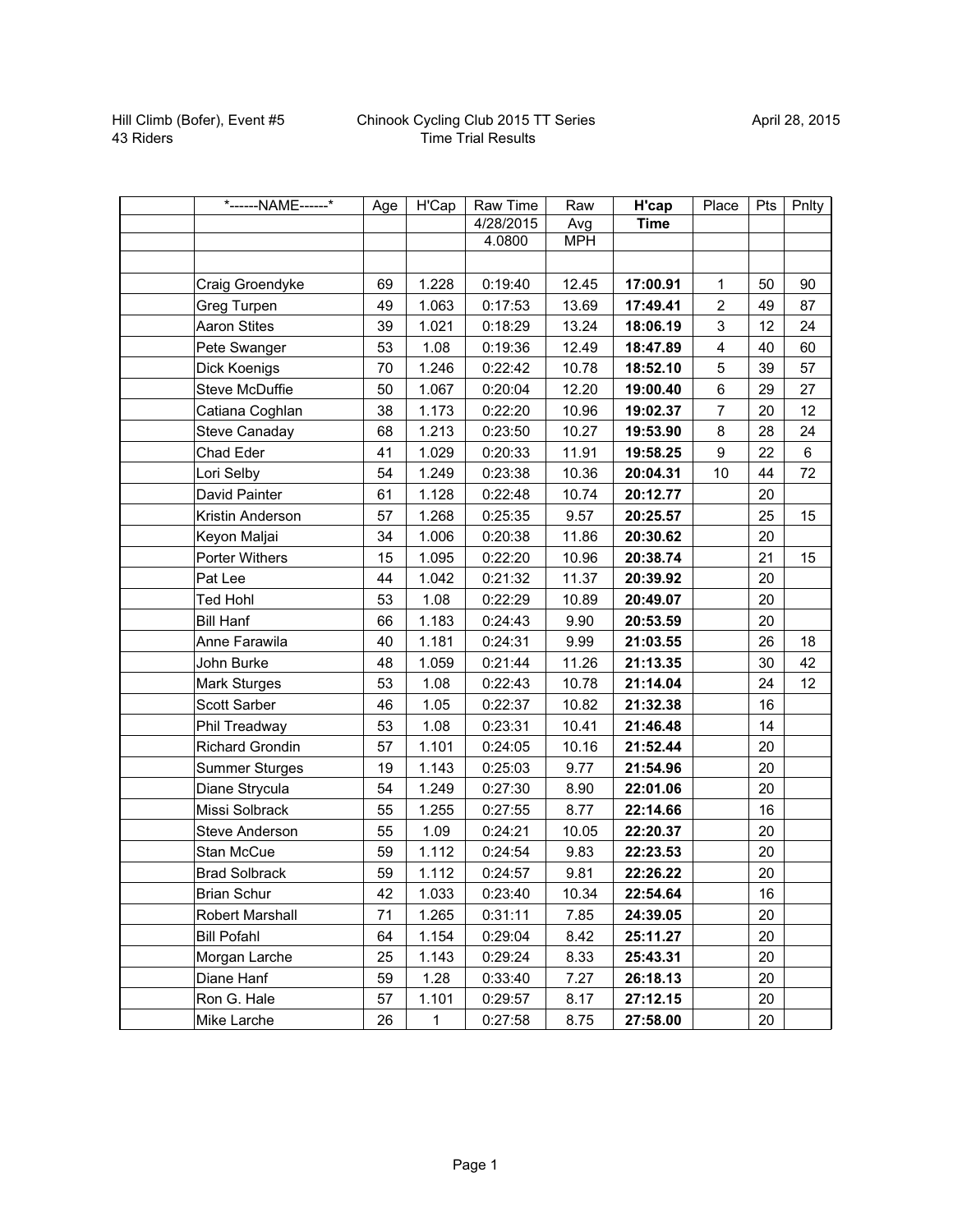| Dave Fischer           | 65 | 1.168 | 0:32:58 | 7.43 | 28:31.49 | 26             | 18 |
|------------------------|----|-------|---------|------|----------|----------------|----|
| lan Hoffman            | 41 | 1.029 | 0:29:50 | 8.21 | 28:59.55 | 20             |    |
| <b>Abigail Withers</b> | 14 | 1.272 | 0:38:30 | 6.36 | 30:16.04 | $\overline{4}$ |    |
| Carolyn Sturges        | 50 | 1.229 | 0:39:00 | 6.28 | 31:43.99 | 20             |    |
| Alexis Atencio         | 15 | 1.223 | 0:41:54 | 5.84 | 34:15.60 | 20             |    |
| <b>Brad Atencio</b>    | 51 | 1.071 | 0:41:54 | 5.84 | 39:07.34 | 20             |    |
| Deborah Burke          | 45 | 1.205 | 0:47:51 | 5.12 | 40:06.57 | 24             | 24 |
| <b>Andy Streibeck</b>  | 26 | 1     |         |      |          | 20             | 24 |
| Evelyn Painter         | 86 | 1.999 |         |      |          | 18             | 6  |
| <b>Steve Hanson</b>    | 43 | 1.038 |         |      |          | 16             |    |
| Tom Kirchner           | 67 | 1.198 |         |      |          | 16             |    |
| John MacArthur         | 51 | 1.071 |         |      |          | 16             |    |
| <b>Wendy Owen</b>      | 56 | 1.261 |         |      |          | 16             |    |
| Leah Swanger           | 50 | 1.229 |         |      |          | 16             |    |
| Peter Archambault      | 44 | 1.042 |         |      |          | 13             | 3  |
| Darrel Brown           | 35 | 1.009 |         |      |          | 12             |    |
| Ron D. Hale            | 56 | 1.095 |         |      |          | 12             |    |
| Chris Johnson          | 39 | 1.021 |         |      |          | 12             |    |
| Tom Owen               | 59 | 1.112 |         |      |          | 12             |    |
| Jim Willis             | 45 | 1.046 |         |      |          | 12             |    |
| Luke Sturges           | 13 | $1.2$ |         |      |          | 8              |    |
| Montana Sturges        | 21 | 1     |         |      |          | $\,8\,$        |    |
| Diana Spangle          | 60 | 1.29  | Free    |      |          | 47             | 81 |
| John Limbaugh          | 45 | 1.046 | Free    |      |          | 43             | 69 |
| Mark Painter           | 65 | 1.168 | Free    |      |          | 25             | 15 |
| <b>Tim Elliott</b>     | 63 | 1.145 |         |      |          | 22             | 30 |
| Jennifer Comfort       | 37 | 1.169 | Free    |      |          | 22             | 18 |
| Joshua Alms            | 35 | 1.009 | Free    |      |          | 20             |    |
| Navindra Gunawardena   | 33 | 1.003 | Free    |      |          | 20             |    |
| Jon Page               | 53 | 1.08  | Free    |      |          | 16             |    |
| Sally Shadle           | 34 | 1.159 | Free    |      |          | 16             |    |
| <b>Philip Nelson</b>   | 43 | 1.038 | Free    |      |          | 16             |    |
| <b>Barry Nichols</b>   | 42 | 1.033 | Free    |      |          | 16             |    |
| Florence Kirchner      | 68 | 1.397 |         |      |          | 16             |    |
| Becky Bechtold         | 70 | 1.436 |         |      |          | 12             |    |
| Jack Elliott           | 14 | 1.145 |         |      |          | 12             |    |
| Linda McLean           | 59 | 1.28  |         |      |          | 12             |    |
| Mark McLean            | 60 | 1.12  |         |      |          | 12             |    |
| Paul Meier             | 62 | 1.137 |         |      |          | 12             |    |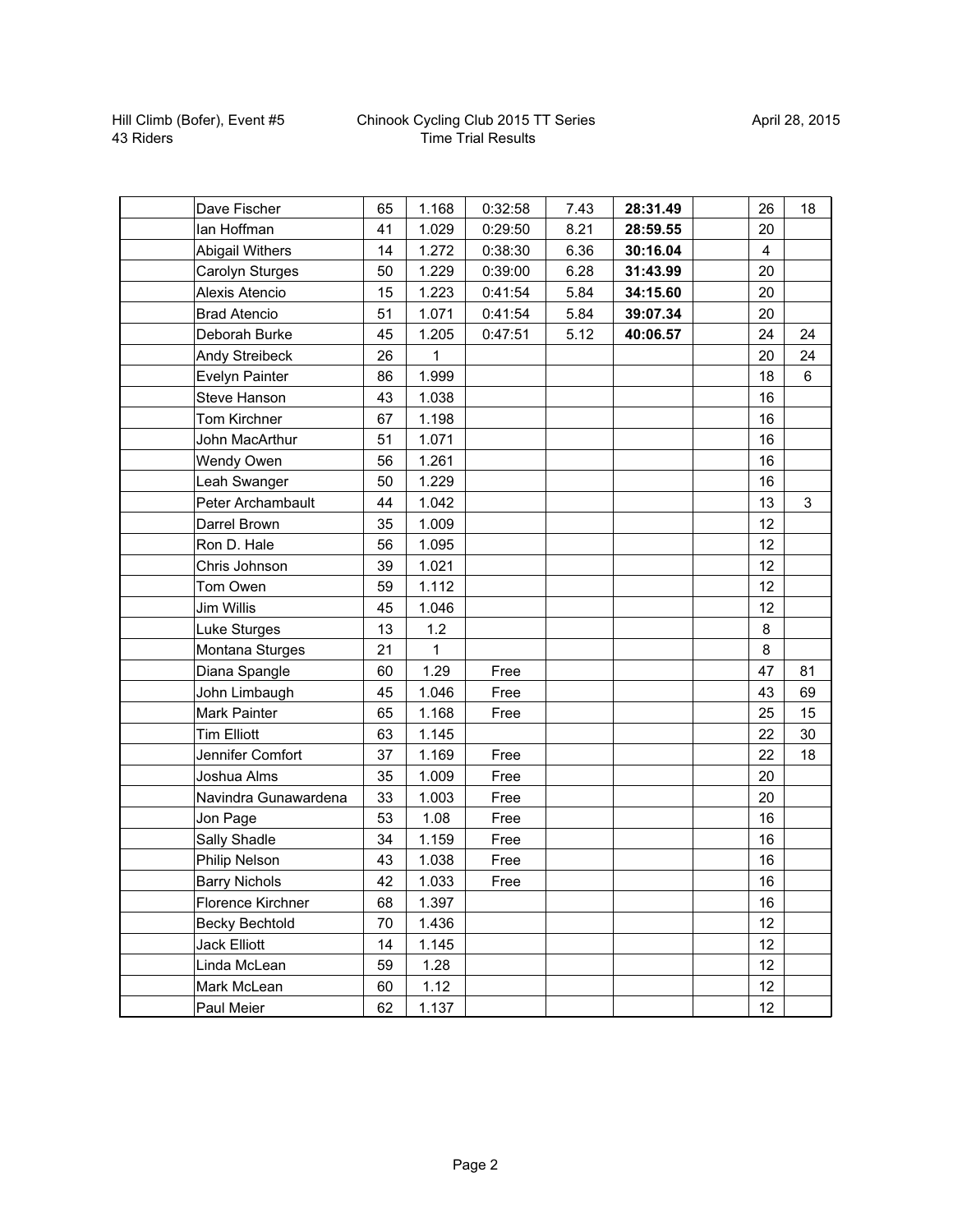| JimaLee Painter | 61 | 1.3   |      |  | 12 |  |
|-----------------|----|-------|------|--|----|--|
| Michael Mealer  | 35 | 1.009 | Free |  | 8  |  |
| Shari Elliott   | 47 | 1.214 |      |  | 8  |  |
| Lewis Kenworthy | 58 | 1.106 |      |  | 8  |  |
| Erin Plumb      | 42 | 1.19  |      |  | 8  |  |
| Torka Poet      | 49 | 1.224 |      |  | 8  |  |